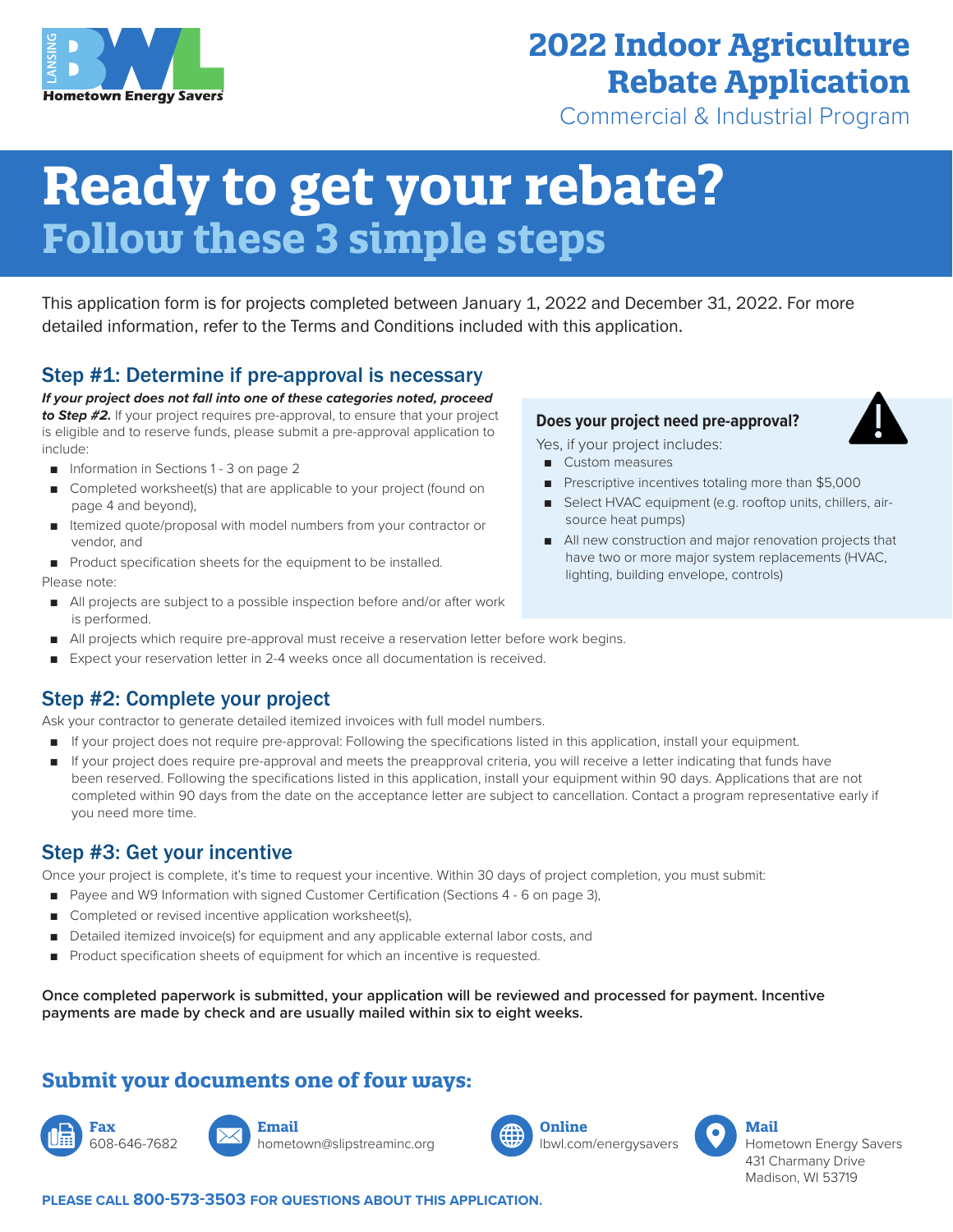

**All Applicants:** Fill Out Sections 1 - 3. For completed projects not requiring pre-approval, complete Sections 4 - 6 at the same time as Sections 1 - 3.

**For Pre-Approval projects:** Complete Sections 4 - 6 when project is complete.

## SECTION 1: Customer & Project Information

| Customer Name:                                                                                              |                                        |  |  |  |  |  |
|-------------------------------------------------------------------------------------------------------------|----------------------------------------|--|--|--|--|--|
| <b>Customer Mailing Address:</b>                                                                            | ZIP:<br>City:<br>State:                |  |  |  |  |  |
| If this application is for a project that has already been completed, what was the project completion date? |                                        |  |  |  |  |  |
| If this is a pre-approval request for an upcoming project, what is the expected project completion date?    |                                        |  |  |  |  |  |
| Existing facility equipment replacement/retrofit<br>Project Type:<br>New construction                       | Addition/expansion<br>Major renovation |  |  |  |  |  |

## SECTION 2: Job Site Information

| Job Site Name (if different than customer name):<br>Project Contact Person Name:             |                                                                       |  |  |  |
|----------------------------------------------------------------------------------------------|-----------------------------------------------------------------------|--|--|--|
| Project Contact Telephone:                                                                   | Project Contact Email:                                                |  |  |  |
| Office Number<br>Mobile Number                                                               |                                                                       |  |  |  |
| Job Site Street Address (physical location):                                                 | ZIP:<br>City:<br>State: MI                                            |  |  |  |
| <b>BWL Electric Account Number:</b>                                                          | How did you learn about the program?<br>My Utility<br>Utility Website |  |  |  |
|                                                                                              | Mail/Bill insert<br><b>Community Event</b><br>Newspaper<br>Contractor |  |  |  |
|                                                                                              | Other                                                                 |  |  |  |
| What is the predominant use of the building space where equipment was installed? (check one) |                                                                       |  |  |  |
| Retail<br>Grocery/Supermarket<br>Office<br>Warehouse<br>Restaurant                           | Manufacturing<br>School: K-12<br>School: College<br>Lodging           |  |  |  |
| Other/Misc<br>Healthcare facility<br>Multi-family<br>Agriculture                             |                                                                       |  |  |  |

## SECTION 3: Trade Ally (Contractor) Information

| Trade Ally Name (or indicate if self install): | Trade Ally Contact Person Name: |        |      |  |
|------------------------------------------------|---------------------------------|--------|------|--|
| Trade Ally Telephone:                          | Contact Email:                  |        |      |  |
| Trade Ally Mailing Address:                    | City:                           | State: | ZIP: |  |

#### **Submit your documents one of four ways:**





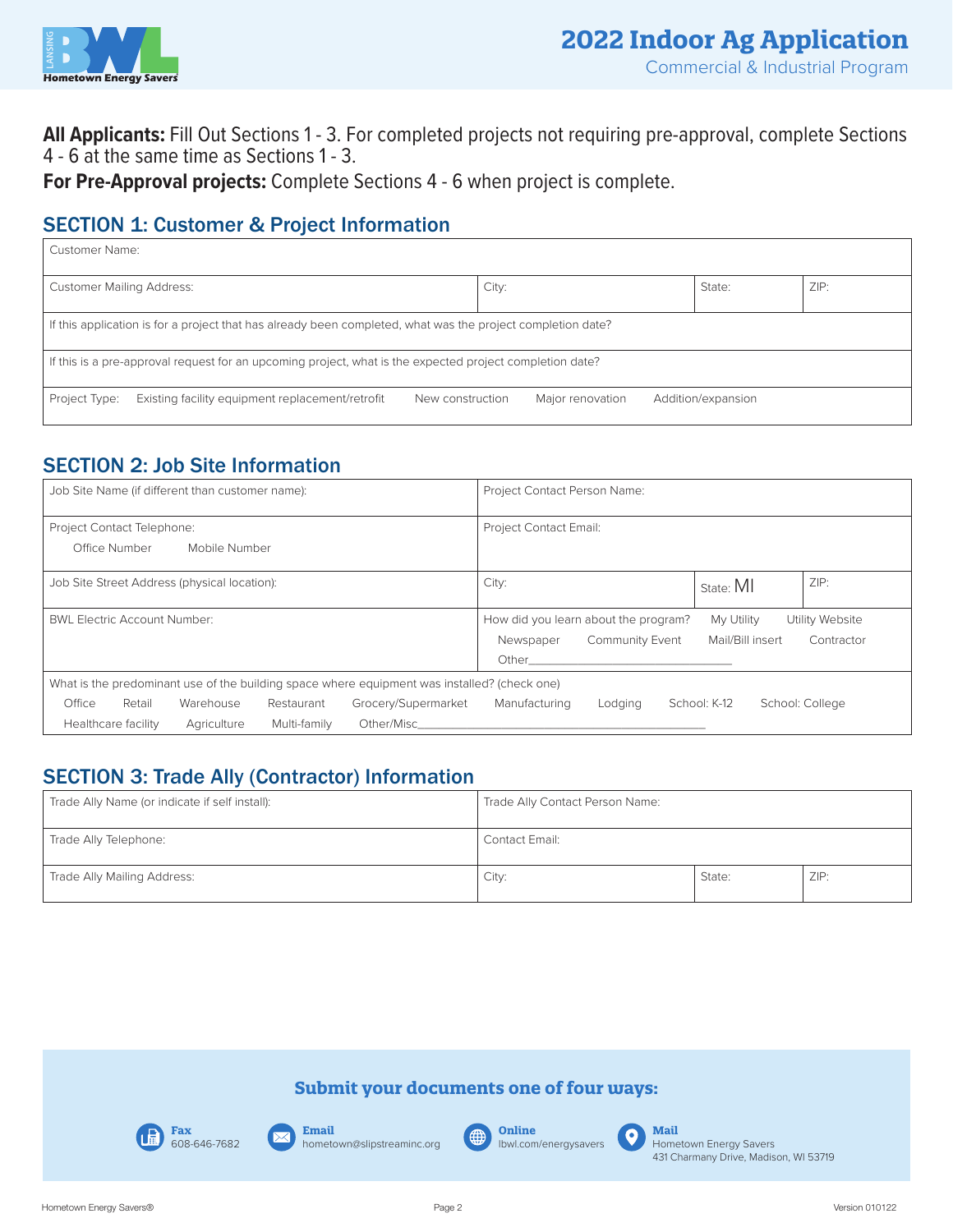

Commercial & Industrial Program

#### **All applicants fill out this information. For pre-approved projects, this may be submitted AFTER the project is completed.**

#### SECTION 4: Payee and Mailing Address

| Mail Check to: | Customer Mailing Address (above)          |                     | Job Site Address | Payee W-9 Address     | Alternate Pay Address (complete below) |      |
|----------------|-------------------------------------------|---------------------|------------------|-----------------------|----------------------------------------|------|
|                | Alternate Pay Address (if checked above): |                     |                  | City:                 | State:                                 | ZIP: |
|                | Make Incentive Check Payable to (payee):  | <b>BWL Customer</b> | Landlord         | Trade Ally Contractor |                                        |      |

#### ONLY IF incentive check is being made payable to a third-party landlord or Trade Ally per check box above, both the BWL customer and the third-party must confirm this incentive reassignment arrangement by signing below:

I, the BWL Customer, am authorizing reassignment of the incentive payment to the third-party payee named below, and I understand that I will not be receiving the incentive payment. I also understand that my release to a third-party does not exempt me from the program requirements outlined in the Terms and Conditions.

#### **BWL Customer Signature**

| Signature                                                                                                          | <b>Print Name</b> | Date |  |  |  |
|--------------------------------------------------------------------------------------------------------------------|-------------------|------|--|--|--|
| I, the third-party payee, certify that I have read and complied with the Terms and Conditions of this application. |                   |      |  |  |  |
| <b>Third-Party Incentive Recipient Signature</b>                                                                   |                   |      |  |  |  |
| Signature                                                                                                          | <b>Print Name</b> | Date |  |  |  |

#### SECTION 5: Payee IRS Form W-9 Information

(submit IRS form W-9 for payee OR fill out this section completely. This section may be omitted only if IRS form W-9 for payee is submitted.)

| Payee Legal Name (as shown on income tax return):                                                                                                                                                                                                                                                                                                                                                                                                                                                              |                                                                                                        | Payee Business Name (if different than payee legal name):                                                                                                        |        |      |  |
|----------------------------------------------------------------------------------------------------------------------------------------------------------------------------------------------------------------------------------------------------------------------------------------------------------------------------------------------------------------------------------------------------------------------------------------------------------------------------------------------------------------|--------------------------------------------------------------------------------------------------------|------------------------------------------------------------------------------------------------------------------------------------------------------------------|--------|------|--|
| Payee Legal Address:                                                                                                                                                                                                                                                                                                                                                                                                                                                                                           |                                                                                                        | City:                                                                                                                                                            | State: | ZIP: |  |
|                                                                                                                                                                                                                                                                                                                                                                                                                                                                                                                | Check the appropriate box for federal tax classification; check only one of the following seven boxes: |                                                                                                                                                                  |        |      |  |
| Individual/sole proprietor or single-member LLC<br>Other tax exempt organization or gov't agency                                                                                                                                                                                                                                                                                                                                                                                                               | C Corporation                                                                                          | S Corporation<br>Partnership<br>Trust/estate                                                                                                                     |        |      |  |
|                                                                                                                                                                                                                                                                                                                                                                                                                                                                                                                | LLC - Enter the tax classification (C = C corporation, S = S corporation, P = partnership):            |                                                                                                                                                                  |        |      |  |
| owner.                                                                                                                                                                                                                                                                                                                                                                                                                                                                                                         |                                                                                                        | Note: For a single-member LLC that is disregarded, do not check LLC; check the appropriate box in the line above for the tax classification of the single-member |        |      |  |
|                                                                                                                                                                                                                                                                                                                                                                                                                                                                                                                | Payee Tax Identification Number (TIN) (Complete ONE only. Must match payee legal name above.)          |                                                                                                                                                                  |        |      |  |
|                                                                                                                                                                                                                                                                                                                                                                                                                                                                                                                |                                                                                                        |                                                                                                                                                                  |        |      |  |
| Certification: the following certifications are required in order for this form to substitute for the IRS form W-9. Under penalties of perjury, I certify that:<br>1. The payee's TIN is correct. 2. The payee is not subject to backup withholding due to failure to report interest and dividend income. 3. The payee is a U.S. citizen.<br>The Internal Revenue Service does not require your consent to any provision of this document other than the certifications required to avoid backup withholding. |                                                                                                        |                                                                                                                                                                  |        |      |  |
| Payee Signature:<br>/s/                                                                                                                                                                                                                                                                                                                                                                                                                                                                                        | Print Name:                                                                                            | Title:                                                                                                                                                           | Date:  |      |  |

#### SECTION 6: BWL Customer Certification

I hereby certify that: 1. The information contained in this application is accurate and complete. 2. All rules of this incentive application have been followed. 3. I have read and understand the Terms and Conditions included with this document. I agree to verification of equipment installation which may include a site inspection by a program or utility representative. I understand that I am not allowed to receive more than one incentive from this program on any piece of equipment. I hereby agree to indemnify, hold harmless and release the utility and the utility's contractors from any actions or claims in regard to the installation, operation and disposal of equipment (and related materials) covered herein, including liability from any incidental or consequential damages. I have elected to utilize electronic signatures. I understand and intend that a legal signature is formed by typing my name on this document. If any of the parties do not wish to sign this document electronically, all must opt out together and print a paper copy to sign manually.

| Customer Signature: | Print Name: | Title: | Date: |
|---------------------|-------------|--------|-------|
| /S                  |             |        |       |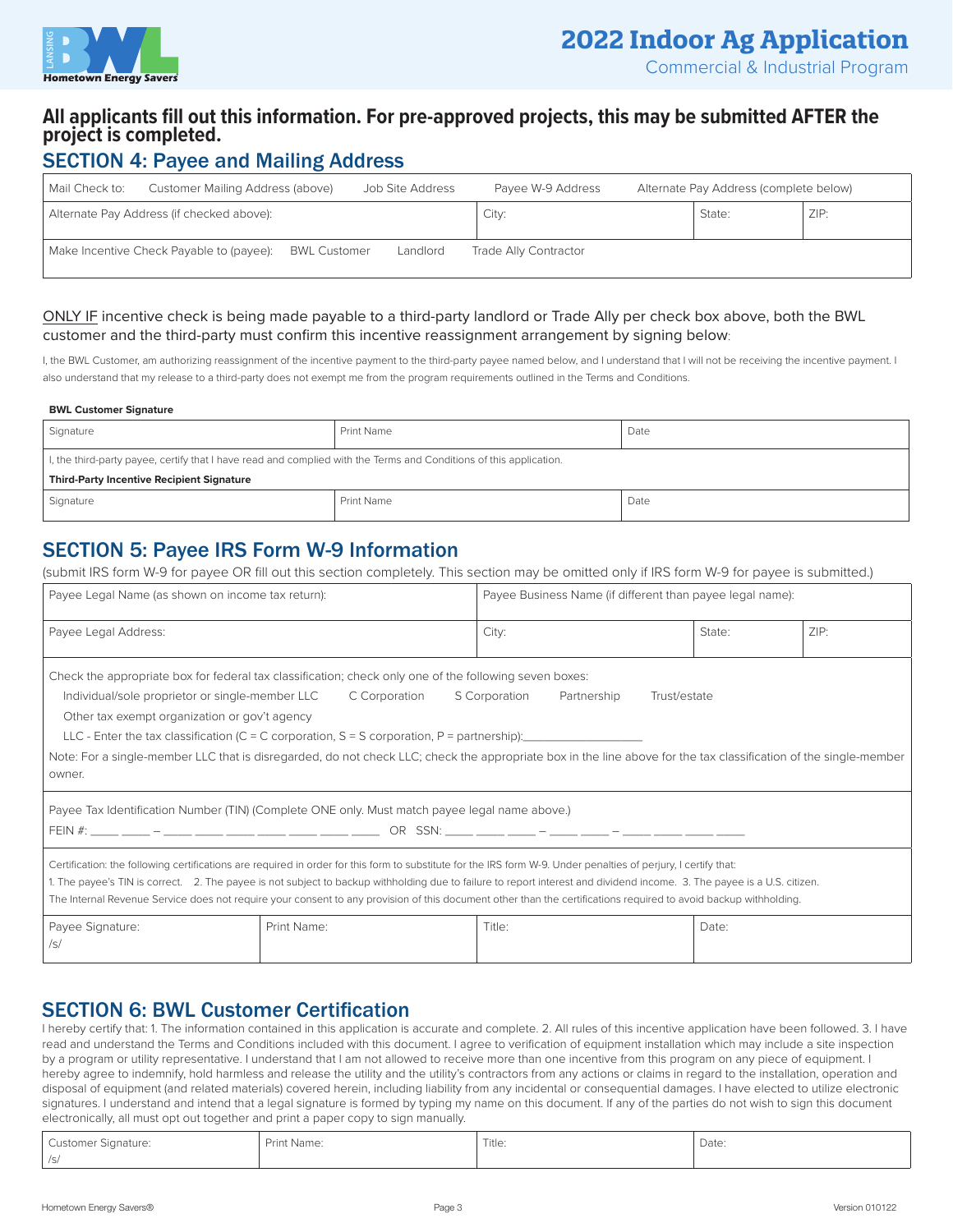

## **2022 Indoor Ag Application**

Commercial & Industrial Program

#### Indoor Agriculture

This application is for indoor agriculture grow facilities that operate year-round.

- Photosynthetic Photon Efficacy (PPE) ≥ 1.9 μmol/J and Power Factor ≥ 0.9 required.
- New lighting must be ANSI/UL 8800 listed with a minimum lifetime of 36,000 hours and minimum warranty of 5 years.
- Grow lights must be DesignLights Consortium (DLC)-listed. Exemptions may be considered in rare instances with prior authorization.
- HVAC reduction requires mechanical cooling year-round; must not have previously had free cooling and must have new grow lights.
- Grow lights must operate minimum 4,000 hours per year to qualify.
- Existing cannabis grow facilities may choose either the LED Grow Light measure or the LED Cannabis Grow Light measure below, not both.

**NEW Facility Agricultural Grow Lighting** (for new construction, expansion, or gut/rehab renovation)

| <b>Measure</b>                             | <b>LED Fixture Model Number</b> | <b>LED Fixture</b><br>Wattage | Quantity of<br><b>Fixtures</b> | Incentive per<br><b>Watt Installed</b> | Total<br>Incentive |
|--------------------------------------------|---------------------------------|-------------------------------|--------------------------------|----------------------------------------|--------------------|
|                                            |                                 |                               |                                | \$0.25                                 |                    |
| LED Grow Light: > 4,000 operating hours/yr |                                 |                               |                                | \$0.25                                 |                    |
|                                            |                                 |                               |                                | \$0.25                                 |                    |
| LED Grow Light: > 6,000 operating hours/yr |                                 |                               |                                | \$0.40                                 |                    |
|                                            |                                 |                               |                                | \$0.40                                 |                    |
|                                            |                                 |                               |                                | \$0.40                                 |                    |

| <b>EXISTING Facility Agricultural Grow Lighting &amp; HVAC</b> (for retrofit) |                                                                                             |                                                              |                                                                 |                        |  |
|-------------------------------------------------------------------------------|---------------------------------------------------------------------------------------------|--------------------------------------------------------------|-----------------------------------------------------------------|------------------------|--|
| <b>Measure</b>                                                                | <b>Specification</b>                                                                        | <b>Incentive Rate</b><br>per Lighting<br><b>Watt Reduced</b> | <b>Watts Reduced</b><br>(use table below to<br>calculate watts) | <b>Total Incentive</b> |  |
|                                                                               | > 4,000 operating hours/yr                                                                  | \$0.30                                                       |                                                                 |                        |  |
| <b>LED Grow Light</b>                                                         | > 6,000 operating hours/yr                                                                  | \$0.45                                                       |                                                                 |                        |  |
|                                                                               | Seedling/clone area of grow facility                                                        | \$0.60                                                       |                                                                 |                        |  |
| <b>LED Cannabis Grow Light</b>                                                | Vegetative/mother area of grow facility                                                     | \$0.45                                                       |                                                                 |                        |  |
|                                                                               | Flowering area of grow facility                                                             | \$0.30                                                       |                                                                 |                        |  |
|                                                                               | HVAC Load Reduction due to Conversion to LED Lighting (also available for new construction) | \$0.10                                                       |                                                                 |                        |  |

| Watts Reduction Calculation Table (If more rows are needed, submit a spreadsheet or another copy of this page.) |                                               |                                |                                |  |
|-----------------------------------------------------------------------------------------------------------------|-----------------------------------------------|--------------------------------|--------------------------------|--|
| <b>Existing Fixture Description:</b>                                                                            | Existing<br># Lamps/Fixture:                  | Existing<br>Watts/Fixture (A): | Existing<br># of Fixtures (B)  |  |
| Proposed Fixture Description:<br>Proposed<br># Lamps/Fixture:                                                   |                                               | Proposed<br>Watts/Fixture (C): | Proposed<br># of Fixtures (D): |  |
|                                                                                                                 | <b>Watts Reduced</b><br>$E = (AxB) - (CxD)$ : | Incentive<br>$E \times Rate$ : |                                |  |
| <b>Existing Fixture Description:</b>                                                                            | Existing<br># Lamps/Fixture:                  | Existing<br>Watts/Fixture (A): | Existing<br># of Fixtures (B)  |  |
| Proposed Fixture Description:                                                                                   | Proposed<br># Lamps/Fixture:                  | Proposed<br>Watts/Fixture (C): | Proposed<br># of Fixtures (D): |  |
|                                                                                                                 | <b>Watts Reduced</b><br>$E = (AxB) - (CxD)$ : | Incentive<br>$E \times Rate$ : |                                |  |

| <b>Cannabis Grow Facility Dehumidification</b> (for new construction or retrofit)                                                     |                                                                                 |                        |                        |  |  |
|---------------------------------------------------------------------------------------------------------------------------------------|---------------------------------------------------------------------------------|------------------------|------------------------|--|--|
| <b>Measure</b>                                                                                                                        | <b>Total Pint/Day Capacity</b><br>of Eligible Installed<br><b>Dehumidifiers</b> | Incentive/Pint/<br>Day | <b>Total Incentive</b> |  |  |
| <b>Dehumidification of Indoor Cannabis Grow Facilities</b>                                                                            |                                                                                 |                        |                        |  |  |
| Proposed dehumidification unit must have an Energy Factor of 2.80<br>L/kWh or greater and have a capacity greater than 155 pints/day. |                                                                                 | \$1.75                 |                        |  |  |

**Indoor Agriculture Incentive Total \$**